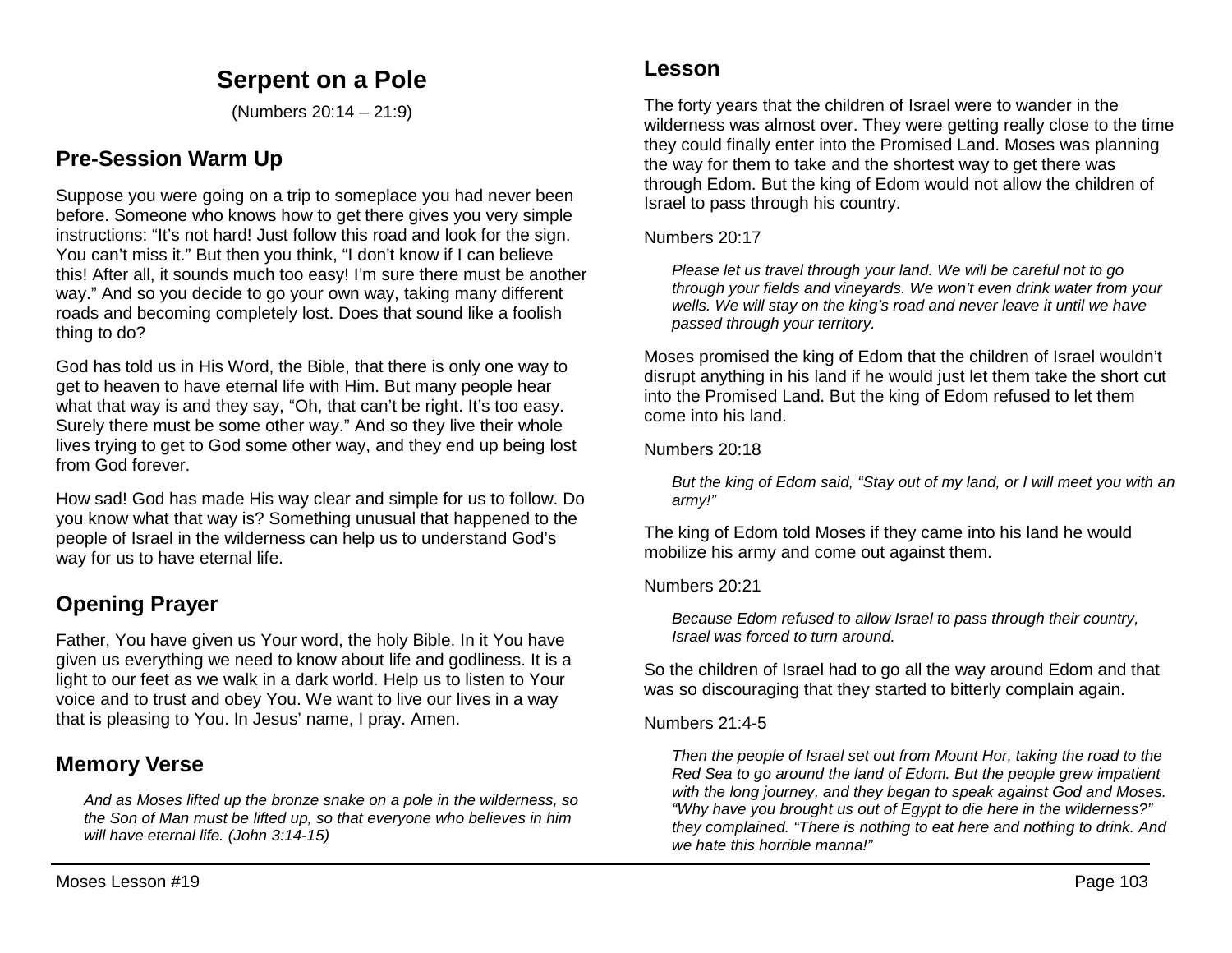The people complained against God and Moses. They were sick and tired of wandering through the wilderness. They were sick and tired of always having to search for water to drink. And, they were sick and tired of having nothing but manna to eat.

They didn't appreciate the fact that God Himself provided the Manna – this special bread from heaven – for them every day.

Do you ever complain about things when they aren't the way you would like? God calls complaining sin. Sin is anything you do, say, or think that displeases God.

Have you ever complained about the meals you are given at home? God wants you to be grateful to your mom and dad for providing food for you to eat!

Complaining about anything is sin. God hates our sin and he hated the sin of the Israelites as they complained about the food and water God was miraculously providing for them in the wilderness. Do you think that God had to punish them for their sin? Let's see…

#### Numbers 21:6

*So the LORD sent poisonous snakes among the people, and many were bitten and died.*

God sent thousands of poisonous snakes among the people. Wow! That would have been scary, don't you think? These snakes began to bite the people and many of the people died. So they quickly ran to Moses for help.

#### Numbers 21:7

*Then the people came to Moses and cried out, "We have sinned by speaking against the LORD and against you. Pray that the LORD will take away the snakes." So Moses prayed for the people.*

They confessed their sin of complaining. So Moses asked God for help. God told Moses to do a strange thing. He didn't tell him how to get rid of the serpents, but how to make the people well.

#### Numbers 21:8

*Then the LORD told him, "Make a replica of a poisonous snake and attach it to a pole. All who are bitten will live if they simply look at it!"*

Even though the people had sinned, God still loved them. Although God is holy and hates your sin, He still loves you. God makes a way for us to have fellowship again with Him even though we are sinners.

God told Moses to make a brass serpent and put it on a pole. When the people looked at it, they would get well. They had to believe God in order to be healed.

#### Numbers 21:9

*So Moses made a snake out of bronze and attached it to a pole. Then anyone who was bitten by a snake could look at the bronze snake and be healed!*

[Teacher, display a stick with a rubber snake wrapped around it.] How do you think the people responded when Moses told them if they wanted to be healed of their snake bites they had to look at a carved snake on a pole? I can imagine there were many people who thought this sounds pretty silly, "I don't see how looking at a brass serpent could make me well." But, if they didn't look, they died. They *had* to trust and obey God, even if it didn't make sense to them.

God made a really simple way for them to be healed and live! All they needed to do was look at the brass snake on the pole.

Some people may have thought it seemed too simple. But, God only gave them one way to be healed and live.

The Israelites had admitted their sin. Now all they needed to do was to trust God by looking at the serpent of bronze lifted high on a pole and believe. Then their bodies could be healed of the poisonous snakebites.

That serpent of bronze placed on a pole was a picture of what God would do years later in providing the only way for our sins to be